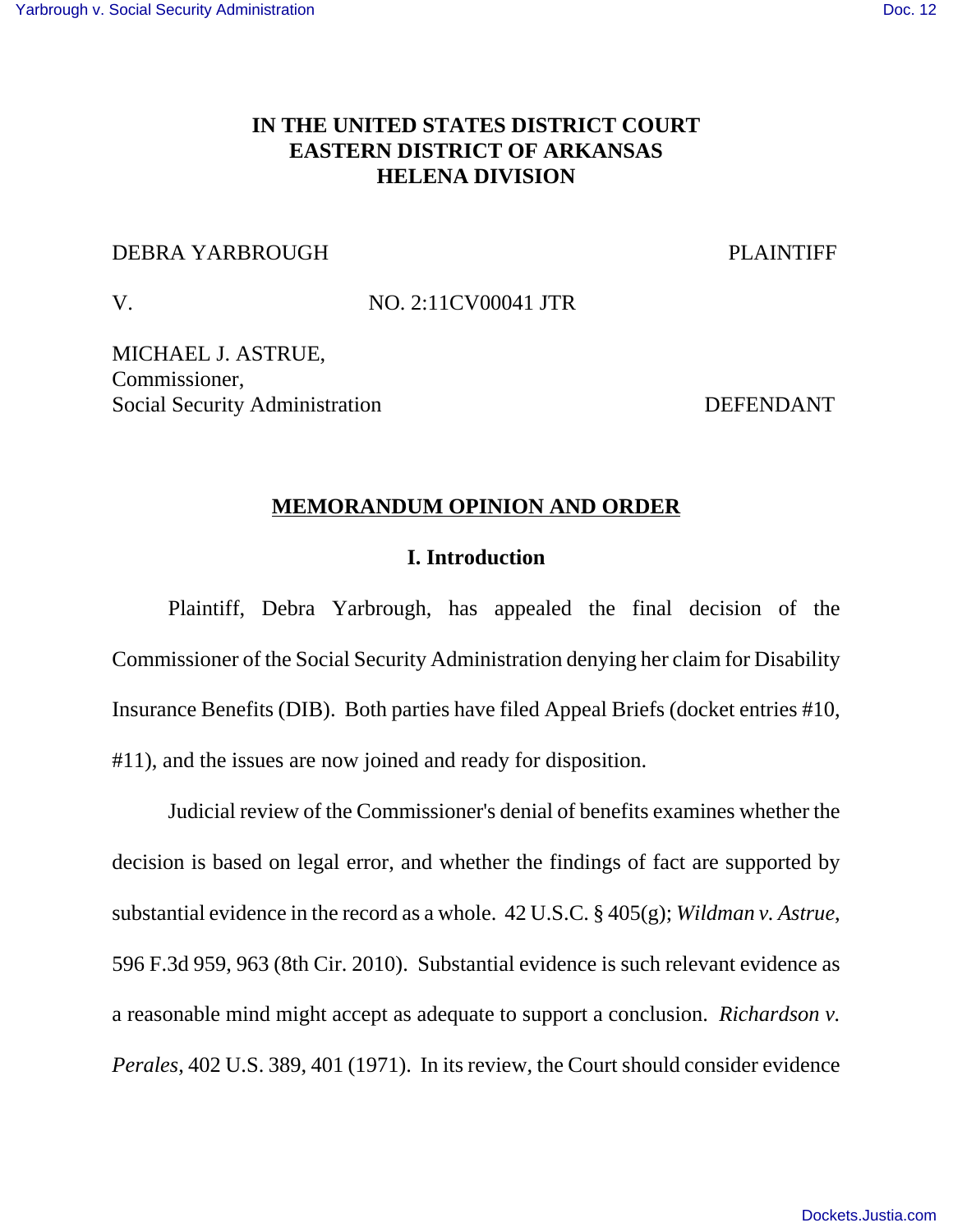supporting the Commissioner's decision as well as evidence detracting from it. *Wildman*, 596 F.3d at 964. However, a decision will not be reversed merely because substantial evidence would have also supported a contrary outcome, or because the Court would have reached a different conclusion. *Id.*

On October 16, 2007, Plaintiff protectively filed an application for DIB, alleging an onset date of October 16, 2004. (Tr. 91-93, 113.) She said she was unable to work due to problems with her feet, heart, stomach, thyroid and hands, as well as diabetes and arthritis. She reported: difficulty walking or standing for long periods; inability to wear shoes; difficulty bending and lifting; difficulty using her hands; a rapid heart rate, weakness and fatigue; and constantly being sick to her stomach. She said she was 5'3" and weighed 216 pounds. (Tr. 103-04.) Plaintiff was forty-three years old at the time of her alleged disability onset, had completed eleventh grade and CNA (certified nursing assistant) training, and had past work as a cashier, a CNA, a machine operator, a factory worker, and a babysitter. (Tr. 105, 111, 113, 117.)

After Plaintiff's claims were denied at the initial and reconsideration levels, she requested a hearing before an Administrative Law Judge (ALJ). On January 6, 2010, the ALJ conducted a hearing at which Plaintiff testified. (Tr. 28-38.)

The ALJ considered Plaintiff's impairments by way of the familiar five-step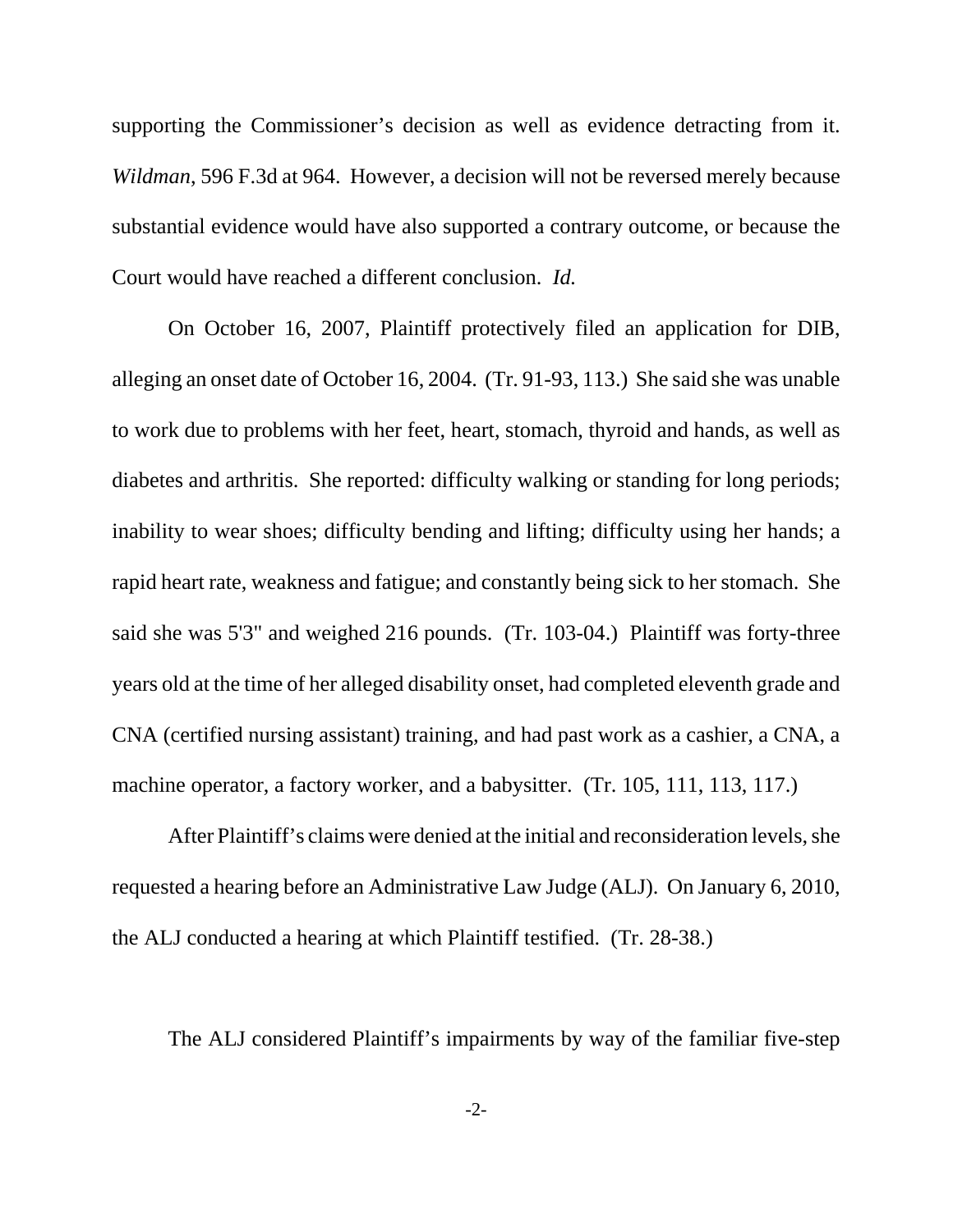sequential evaluation process. Step 1 involves a determination of whether the claimant is involved in substantial gainful activity. 20 C.F.R.  $\S$ § 404.1520(a)(4)(i) & (b). If the claimant is, benefits are denied, regardless of medical condition, age, education, or work experience. *Id.*

Step 2 involves a determination, based solely on the medical evidence, of whether the claimant has a "severe" impairment, *i.e.*, an impairment or combination of impairments which significantly limits the claimant's ability to perform basic work activities. *Id.* §§ 404.1520(a)(4)(ii) & (c). If not, benefits are denied. *Id.*

Step 3 involves a determination, again based solely on the medical evidence, of whether the severe impairment(s) meets or equals a listed impairment, which is presumed to be disabling. *Id.*  $\S$ § 404.1520(a)(4)(iii) & (d). If so, and the duration requirement is met, benefits are awarded. *Id.*

Step 4 involves a determination of whether the claimant has a sufficient residual functional capacity (RFC), despite the impairment(s), to perform the physical and mental demands of past relevant work. *Id.* §§ 404.1520(a)(4)(iv) & (f). If so, benefits are denied. *Id.*

Step 5 involves a determination of whether the claimant is able to make an adjustment to other work, given the claimant's RFC, age, education and work experience. *Id.* §§ 404.1520(a)(4)(v) & (g). If so, benefits are denied; if not, benefits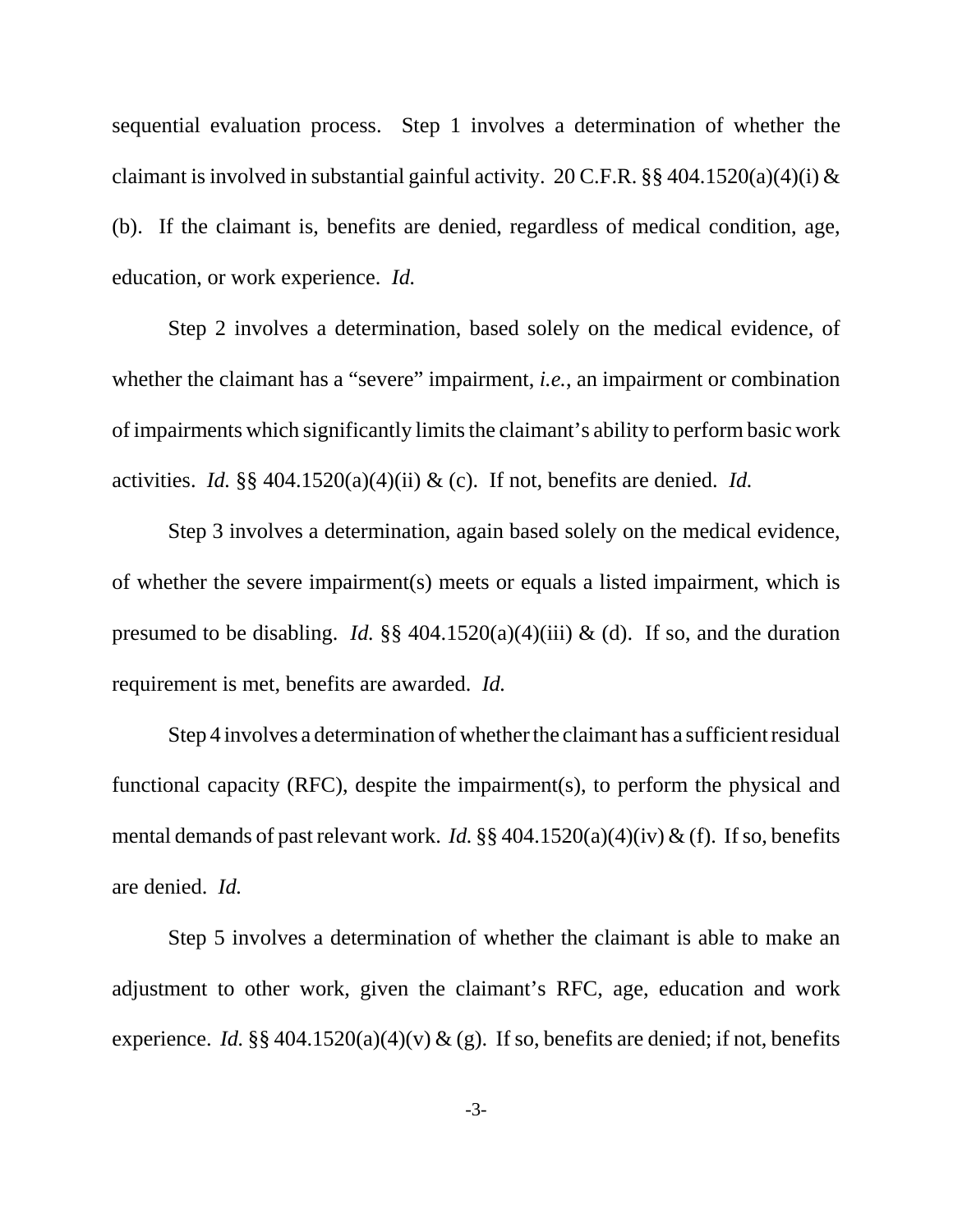are awarded. *Id.*

In his January 29, 2010 decision (Tr. 9-17), the ALJ found that Plaintiff: (1) had not engaged in substantial gainful activity from October 16, 2004, her alleged onset date, through December 31, 2009, her date last insured;<sup>1</sup> (2) had "severe" impairments of diabetes mellitus type II, hypertension, hypothyroidism, gastroparesis, and mild degenerative changes in both hips, with "non-severe" impairments of anxiety and depression; (3) did not have an impairment or combination of impairments that met or equaled a listed impairment; (4) had the RFC to perform the full range of sedentary work;<sup>2</sup> (5) was not fully credible regarding the intensity, persistence and limiting effects of her symptoms; and (6) was unable to perform her past relevant work; but (7) after consulting the Medical-Vocational Guidelines*<sup>3</sup>* and considering Plaintiff's age (younger), education (limited), work experience and RFC, she was able to perform other jobs that exist in significant numbers in the national economy. Thus, the ALJ concluded that Plaintiff was not disabled during the relevant time period.

<sup>1</sup>To qualify for disability insurance benefits, an applicant must establish that he or she was disabled before expiration of his or her insured status. *See* 42 U.S.C. § 416(i) (defining the terms "disability" and "period of disability"); § 423(a) (describing who is entitled to disability insurance benefits); *Dipple v. Astrue*, 601 F.3d 833, 834 (8th Cir. 2010).

<sup>2</sup>*See* 20 C.F.R. § 404.1567(a) (sedentary work requirements).

<sup>3</sup>*See* 20 C.F.R. § 404.1569; 20 C.F.R. pt. 404, subpt. P, app. 2, Rule 201.19.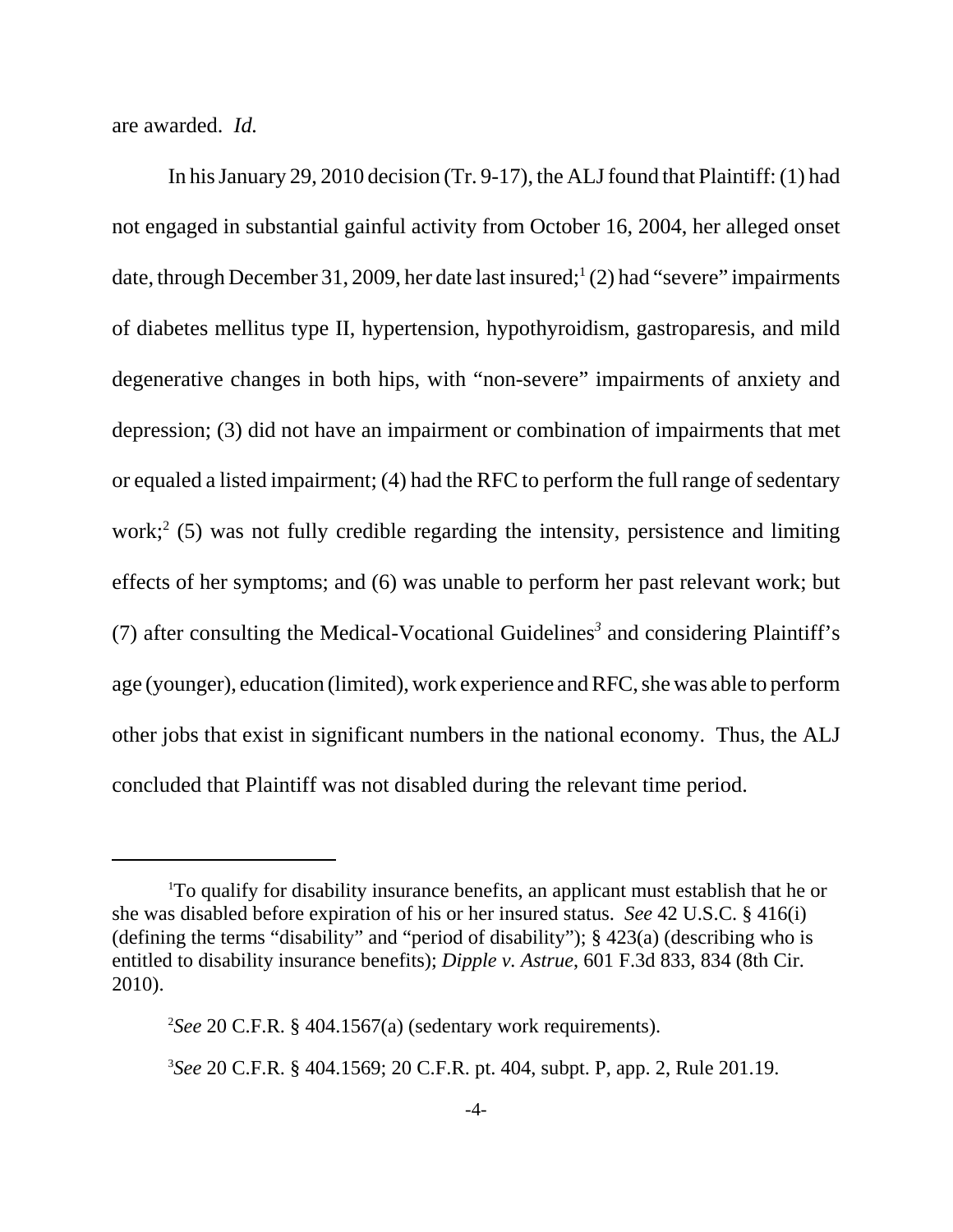The Appeals Council denied Plaintiff's request for review of the ALJ's decision, thereby making it the final decision of the Commissioner. (Tr. 1-3.) Plaintiff then appealed the denial of benefits to this Court (docket entry #2).

## **II. Analysis**

 Plaintiff argues that the ALJ erred: (1) in failing to find that she met the requirements of a listing-level impairment due to her physical impairments when combined with the effects of her obesity; (2) in failing to consider the additional and cumulative effects of her obesity when assessing her RFC; and (3) in concluding that she retained the RFC to perform the exertional demands of sedentary work without obtaining testimony from a vocational expert. For the reasons discussed below, the Court concludes that Plaintiff's arguments are without merit.

A. Evaluation of Obesity.

An ALJ is required to consider the effects of obesity at all steps of the sequential evaluation process, alone and in combination with other impairments. SSR 02-01p, 2000 WL 628049, at \*1, \*3-\*7 (Sept. 12, 2002). When an ALJ specifically references the claimant's obesity in his decision, such review may be sufficient to avoid reversal. *Heino v. Astrue*, 578 F.3d 873, 881-82 (8th Cir. 2009). Moreover, adequate consideration of obesity can be shown where the ALJ adopts an opinion of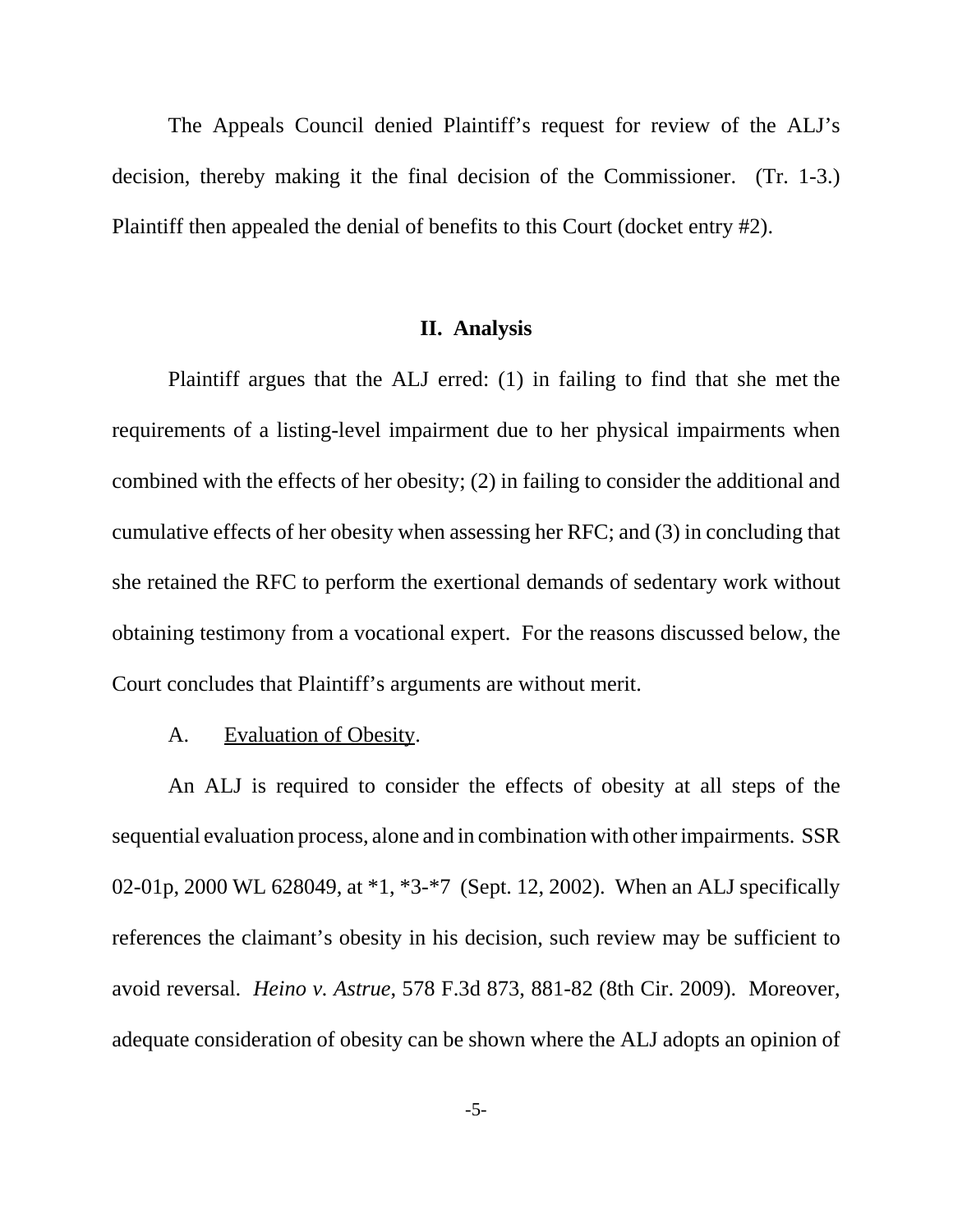a doctor who is aware of and has considered the claimant's obesity. *Partee v. Astrue*, 638 F.3d 860, 863 (8th Cir. 2011).

The ALJ's decision in this case shows that he considered the evidence of Plaintiff's obesity, properly evaluated that evidence, and took it into account in determining whether she met the criteria of a listing and in formulating her RFC.

In summarizing the medical evidence, the ALJ noted Plaintiff's hearing testimony that she weighs 200-215 pounds and is five feet three inches tall. (Tr. 13, 33.) He noted her diagnosis of morbid obesity in October 2005, when her weight was 220. (Tr. 14, 205.) He then stated:

The medical records suggest the claimant is obese. The medical record indicates that the claimant weighs 215 pounds, and has a height of 63". This would give her a Body Mass Index (BMI) of approximately 38. BMI is a measure of an individual's obesity. Indexes over 29 are considered to be in the obese range. An individual may have limitations in any of the exertional functions, postural functions, in her ability to manipulate objects, or to tolerate extreme heat, humidity, or hazards because of obesity. "[T]he combined effects of obesity with other impairments can be greater than the effects of each of the impairments considered separately." (SSR 02-01p.) The effects of the claimant's obesity have been considered when determining a residual functional capacity for the claimant.

(Tr. 15.)

The ALJ also stated that he was affording "significant weight" to the physical RFC assessment of a state agency medical consultant, Ronald M. Crow, D.O., dated January 28, 2008 (Tr. 15, 39, 375-82), as affirmed on review by Lucy Sauer, M.D.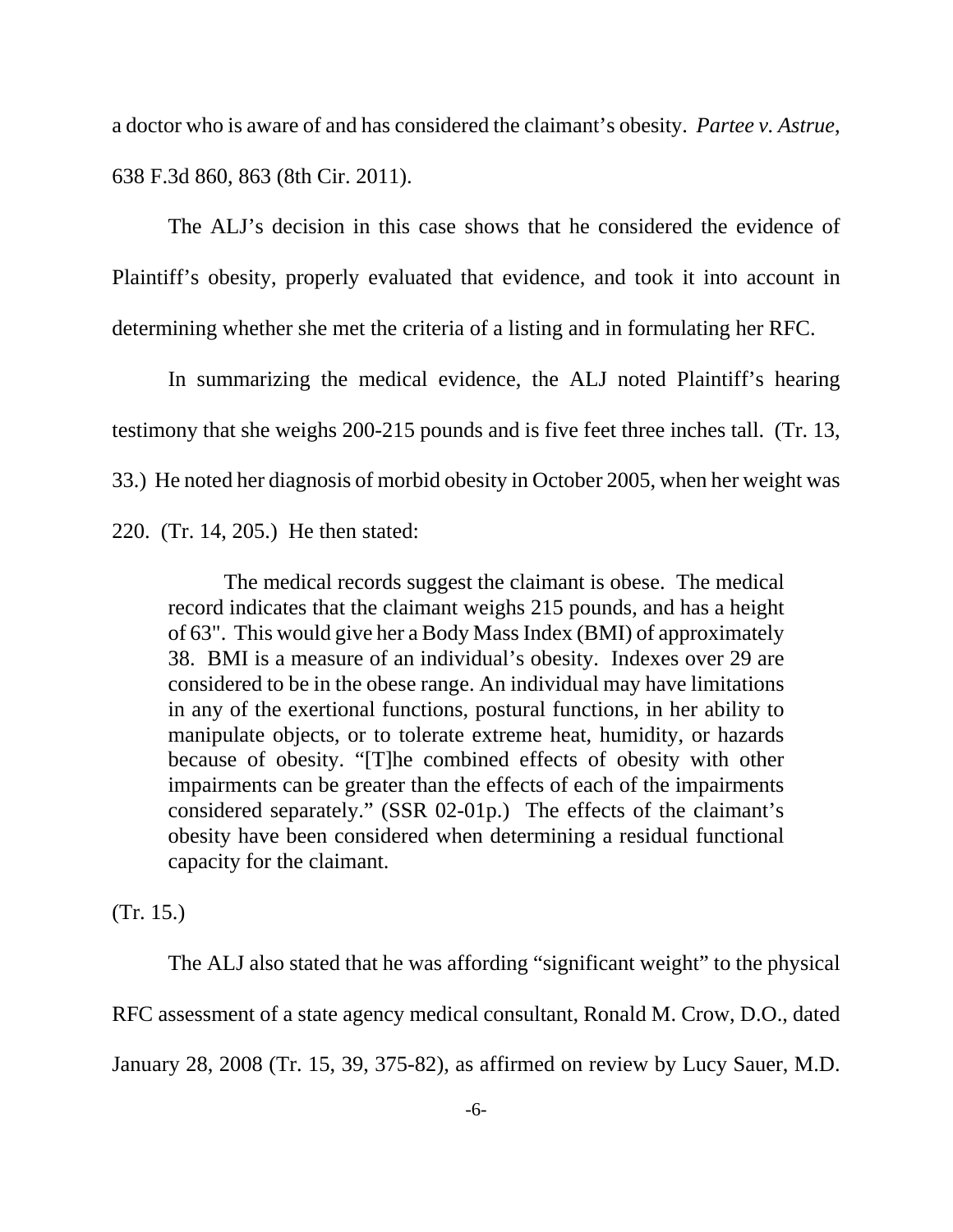(Tr. 40, 383-86). To support his RFC findings, Dr. Crow referred to specific medical evidence relevant to obesity (Tr. 382), including: (1) Plaintiff's March 5, 2004 weight of 244 pounds at a checkup (Tr. 163); (2) clinical note from October 2005, showing a weight of 220 pounds and a diagnosis of morbid obesity (Tr. 205); (3) her March 5, 2007 weight of 230 pounds (Tr. 177); (4) her November 6, 2007 weight of 215 pounds and 38.08 BMI (Tr. 197); and (5) her November 21, 2007 weight of 215 pounds (Tr. 352-53). Dr. Sauer referred to additional medical records, noting that Plaintiff's weight was 215 at a January 18, 2008 office visit. (Tr. 358.)

The ALJ expressly cited the ruling which governs the evaluation of claims of obesity (Tr. 15), which requires consideration of the "the combined effects of obesity with other impairments." SSR 02-01p, *supra* at \*1. The ALJ also correctly stated that he had to consider, at step three of the sequential process, whether Plaintiff's impairment or "combination of impairments" meets or medically equals the criteria of a listing. (Tr. 10.) He summarized the evidence of her alleged impairments, including obesity. (Tr. 13-15.) He explicitly found that Plaintiff did "not have an impairment or combination of impairments" that met or medically equaled all the criteria of a listed impairment. (Tr. 13.)

This record is sufficient to demonstrate that, in determining whether Plaintiff met the relevant listings, the ALJ considered the combined effect of Plaintiff's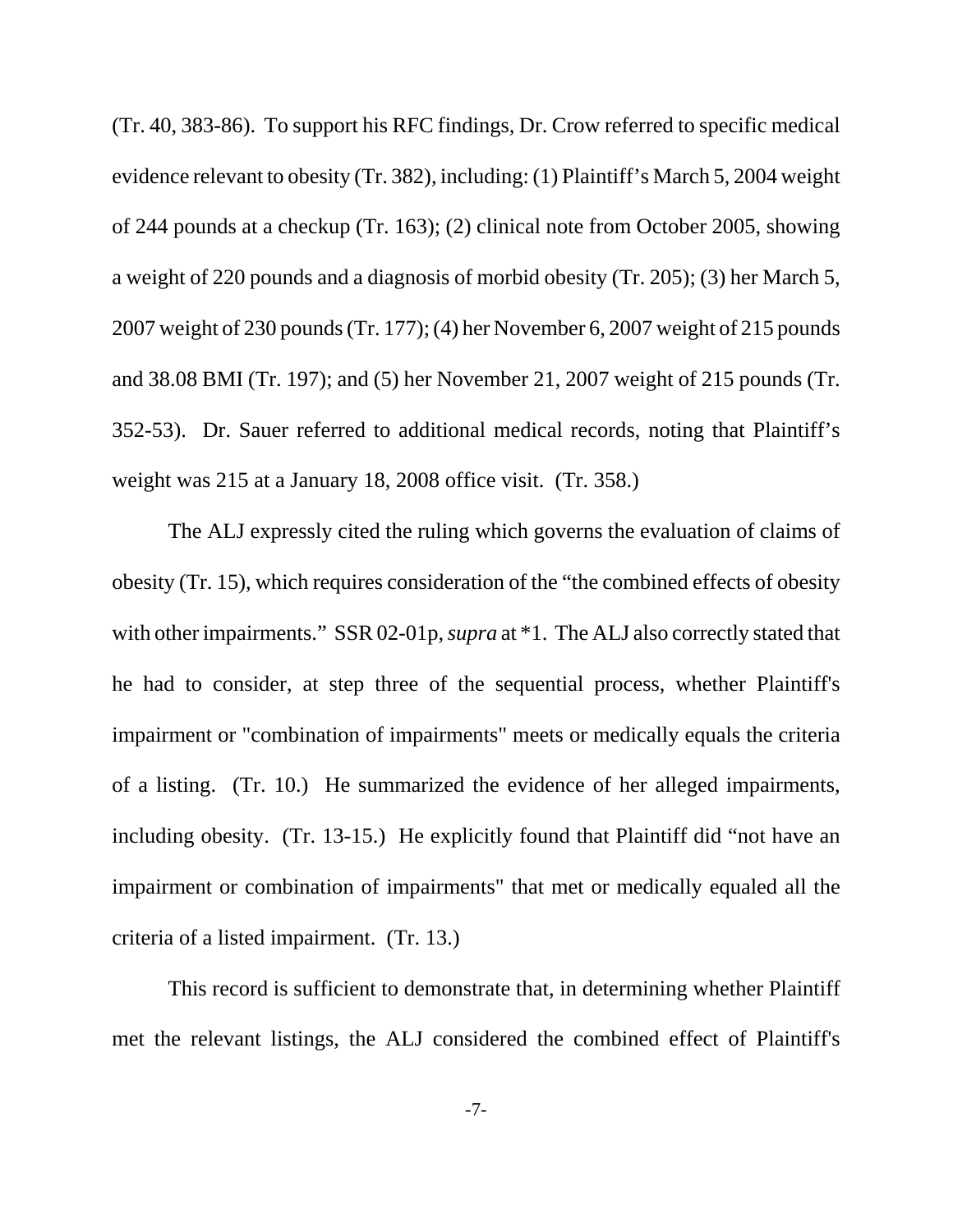impairments – including her obesity – as required by the regulations and SSR 02-01p. *See* 20 C.F.R. §§ 404.1523, 404.1526(b)(3); *Martise v. Astrue*, 641 F.3d 909, 924 (8th Cir. 2011) (ALJ properly considered combined effect of claimant's impairments where he summarized medical evidence, separately discussed each alleged impairment, and expressly found that claimant did not have impairment or combination of impairments equaling listing-level impairment).

Furthermore, the ALJ's decision expressly states that he considered the effects of Plaintiff's obesity in formulating the physical RFC assessment, and he relies on the specific RFC findings of Drs. Crow and Sauer, who made numerous references to Plaintiff's obesity. (Tr. 15.) The ALJ also correctly stated that, in determining RFC, he was required to consider "all of the claimant's impairments, including impairments that are not severe." (Tr. 10.) *See* 20 C.F.R. § 404.1545(a)(2).

Thus, the ALJ adequately considered Plaintiff's obesity and accounted for any related functional limitations by limiting the RFC to sedentary work.

B. Step Five Determination.

At step five of the sequential analysis, the Commissioner bears the burden of showing that jobs exist in significant numbers which a person with the claimant's RFC can perform. 20 C.F.R.  $\S$  404.1560(c)(2). This burden can be satisfied by reference to the Medical-Vocational Guidelines, which are fact-based generalizations about the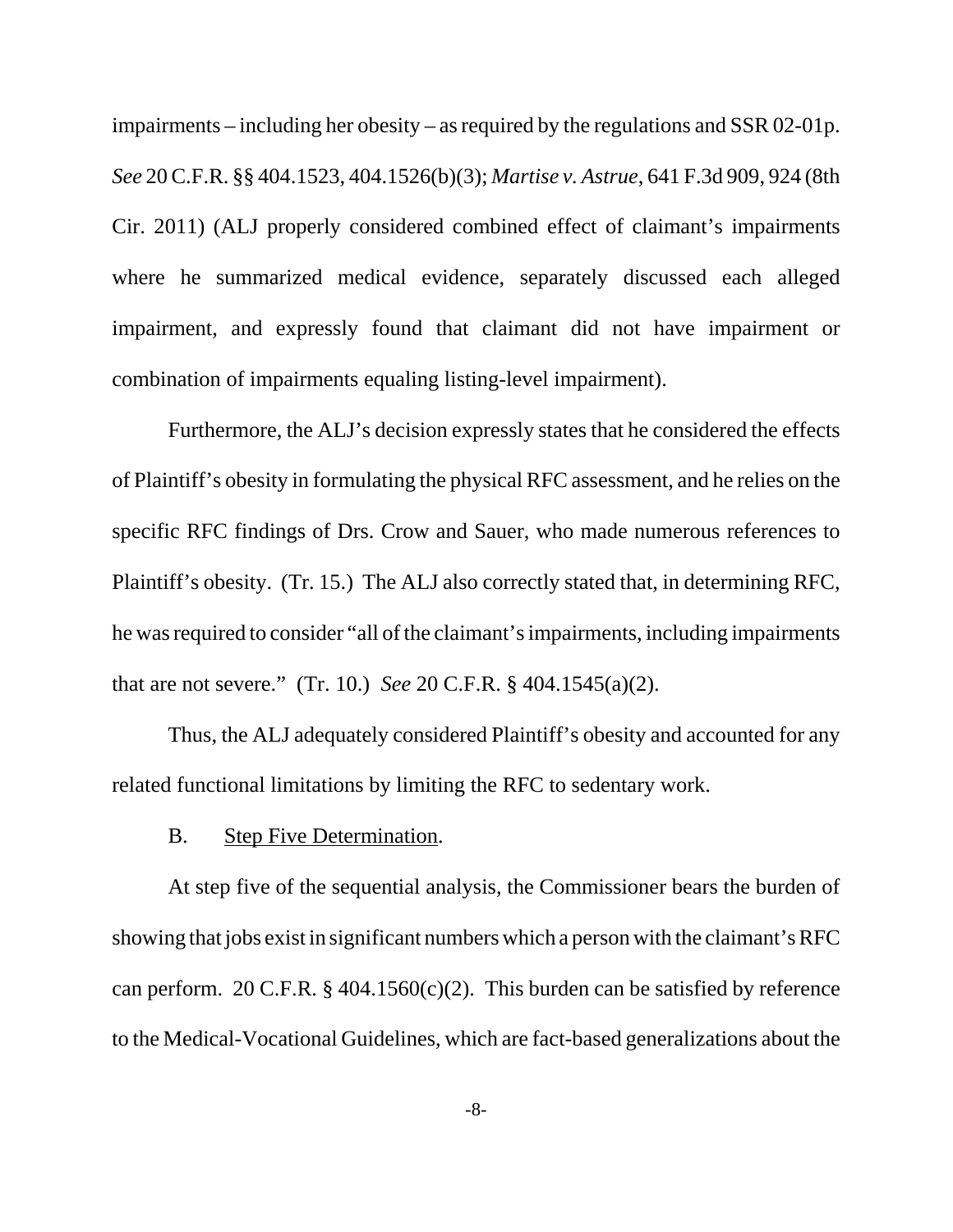availability of jobs for people of varying ages, educational backgrounds, and previous work experiences with differing degrees of exertional impairments. *Fenton v. Apfel*, 149 F.3d 907, 910 (8th Cir. 1998).

Generally, where the claimant suffers from a nonexertional impairment such as pain, the ALJ must obtain the opinion of a vocational expert instead of relying on the Guidelines. *Baker v. Barnhart*, 457 F.3d 882, 894 (8th Cir. 2006). However, the Guidelines still may be used where the nonexertional impairment does not "diminish or significantly limit the claimant's residual functional capacity to perform the full range of Guideline-listed activities." *Id.* In particular, when a claimant's subjective complaints are "explicitly discredited for legally sufficient reasons articulated by the ALJ," the Commissioner's burden at the fifth step may be met by use of the Guidelines. *Id.* at 894-95. An ALJ may discount a claimant's subjective allegations if they are inconsistent with the record as a whole. *Polaski v. Heckler*, 739 F.2d 1320, 1322 (8th Cir. 1984); see 20 C.F.R. § 404.1529(c) (listing factors to consider);<sup>4</sup> SSR 96-7p, 1996 WL 374186 (July 2, 1996) (considerations in assessing credibility of

<sup>4</sup>As stated in this regulation, the ALJ is required to consider, in addition to the objective medical evidence and the claimant's prior work record, statements and observations made by the claimant, his or her medical providers and any others regarding (1) the claimant's daily activities, (2) the location, duration, frequency and intensity of pain or other symptoms, (3) precipitating and aggravating factors, (4) type, dosage, effectiveness and side effects of medications, (5) non-medication treatments or other measures taken to alleviate pain and symptoms, and (6) functional limitations.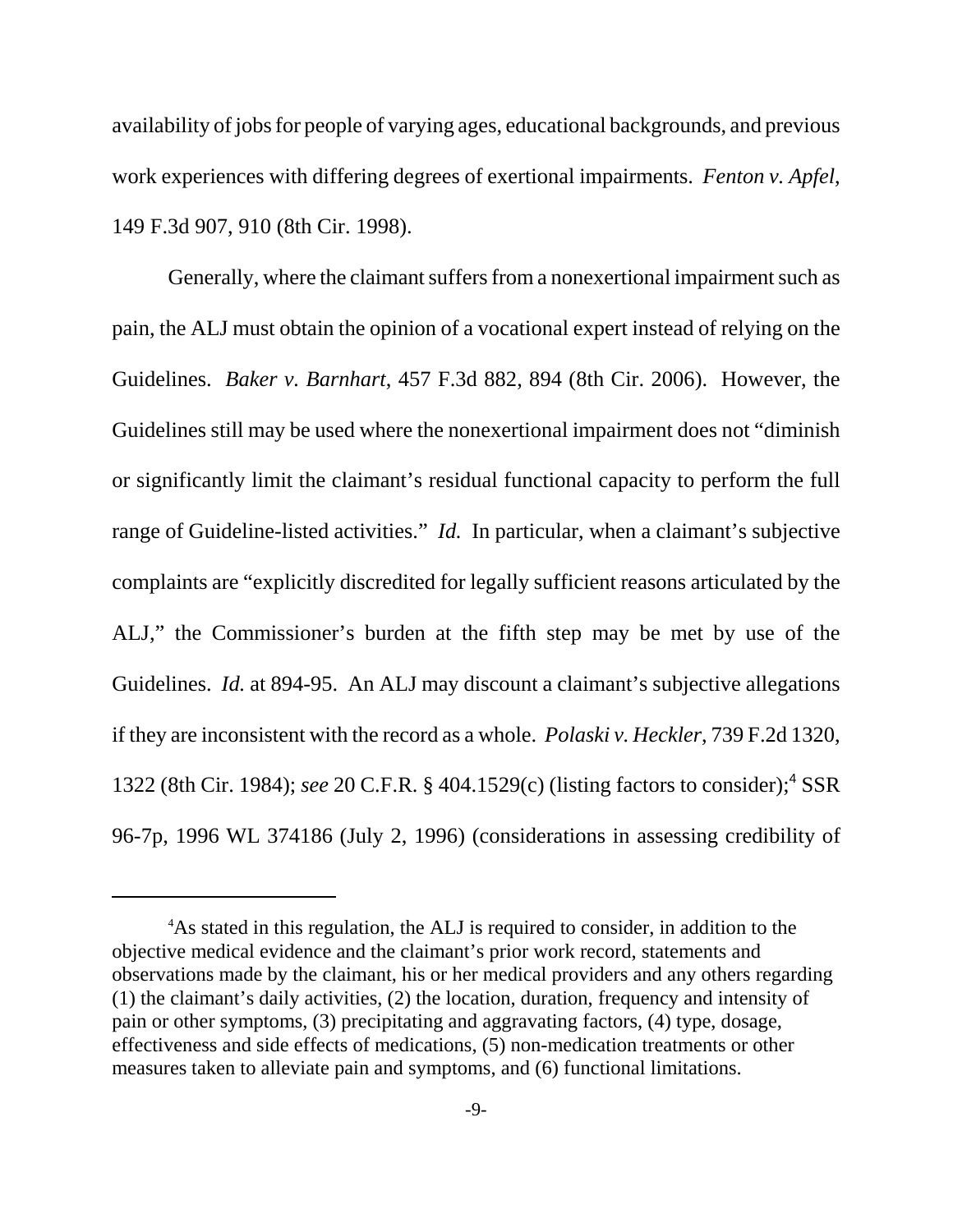claimant's statements regarding symptoms).

In making his step-five determination, the ALJ stated, "If the claimant can perform all or substantially all of the exertional demands at a given level of exertion, the medical-vocational rules direct a conclusion of either 'disabled' or 'not disabled' depending upon the claimant's specific vocational profile." (Tr. 16.) He went on to find that Plaintiff was capable of performing the "full range" of sedentary work and, considering her age, education and work experience, a finding of "not disabled" was thus directed by Medical-Vocational Rule 201.19. (Tr. 16.)

Plaintiff asserts that the ALJ should have called a vocational expert to testify, rather than relying on the Guidelines, because her occupational abilities were eroded due to nonexertional limitations, including: fatigue, dizziness and "numerous falls" due to fluctuations with her blood sugar (Tr. 32, 35-36); pain in her feet, legs, back and hips (Tr. 35-36); and tingling, numbness and sores on her feet (Tr. 232).

In his decision, the ALJ noted Plaintiff's testimony that: (1) her doctors were trying to get her sugar under control but it had not been under control for fifteen years; (2) she was always tired, falls a lot, and gets dizzy; (3) her diabetes has "caused ... damage" to her feet and stomach; (4) she has pain in her feet and legs and can hardly stand and walk; (5) her blood sugar fluctuates drastically; and (6) she has extreme fatigue "just about every day," lies down three times a day, and spends four to five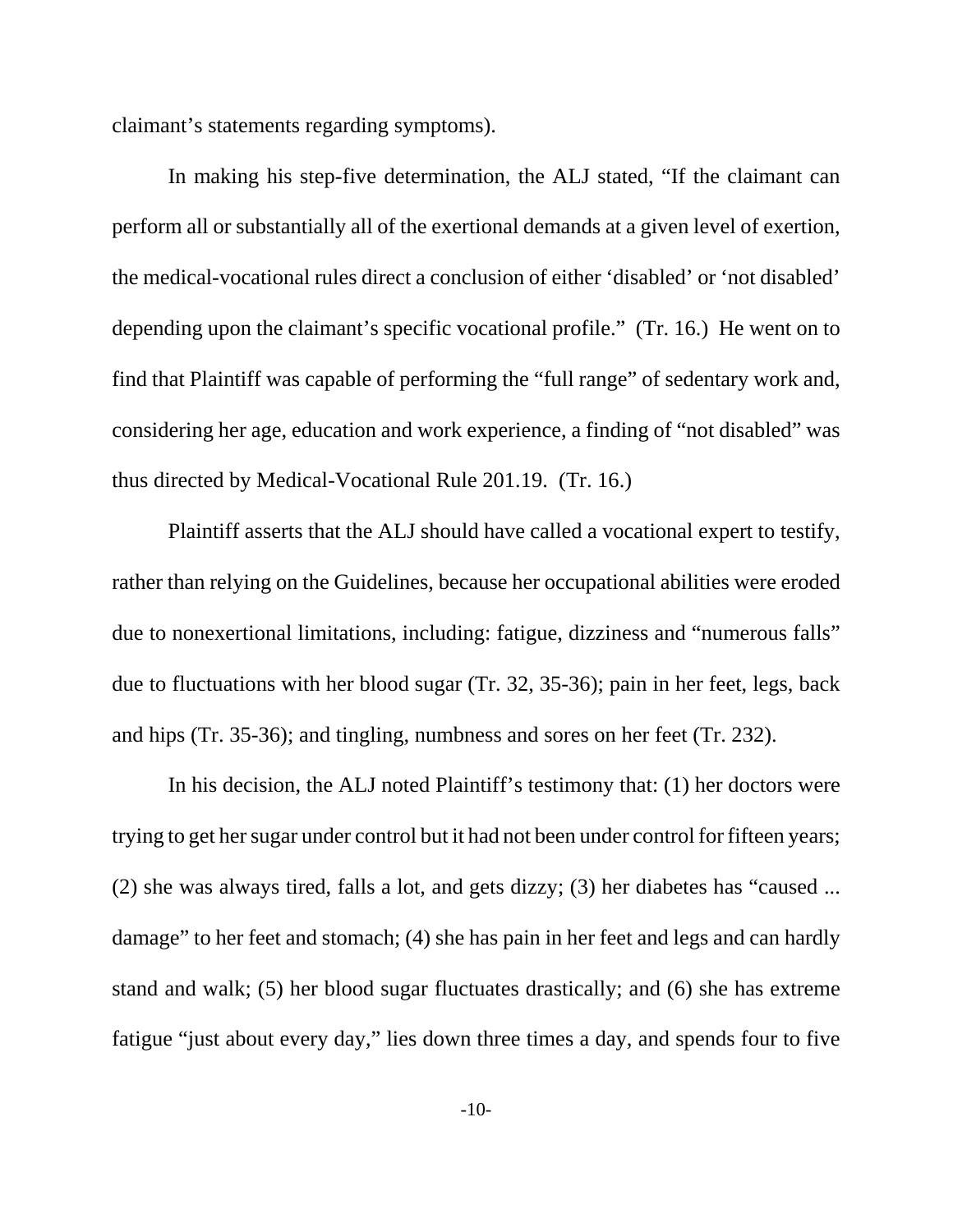hours in bed during the day. (Tr. 13-14, 32-37.)

The ALJ stated that he had considered Plaintiff's subjective allegations in light of "the entire case record," including the objective medical evidence, and in accordance with § 404.1529 and SSR 96-7p. (Tr. 13.) He expressly found that Plaintiff's statements concerning the intensity, persistence, and limiting effects of her symptoms were "not credible" to the extent they were inconsistent with his RFC assessment. (Tr. 14.) However, by limiting her to sedentary work, the ALJ accounted for significant limitation due to any functional difficulties.

In support of his credibility determination, the ALJ pointed to the following evidence:

- Medical records showing that Plaintiff had received conservative treatment and medication for her diabetes from at least 2003, with diabetic checkups and lab work, through October 2009. (Tr. 14-15, 163- 69, 193-96, 205-18, 228-32, 352-54, 358-59, 363-65, 509-11.)
- Medical evidence that, despite self-roports that she was unable to control her diabetes, Plaintiff did not want to go to UAMS for treatment in November 2007. (Tr. 14, 352.)
- Plaintiff's reports of hip and legoain, but medical findings on November 6, 2007 of normal strength, no lumbar tenderness and no edema in extremities (Tr. 14, 243-44), and in November 2009 of ambulating without difficulty, steady gait, adequate joint function and no reports of falls within the last twelve months (Tr. 14, 539-40).
- X-rays on November 9, 2007, showing mild degenerative changes in the hips. (Tr. 14, 350.)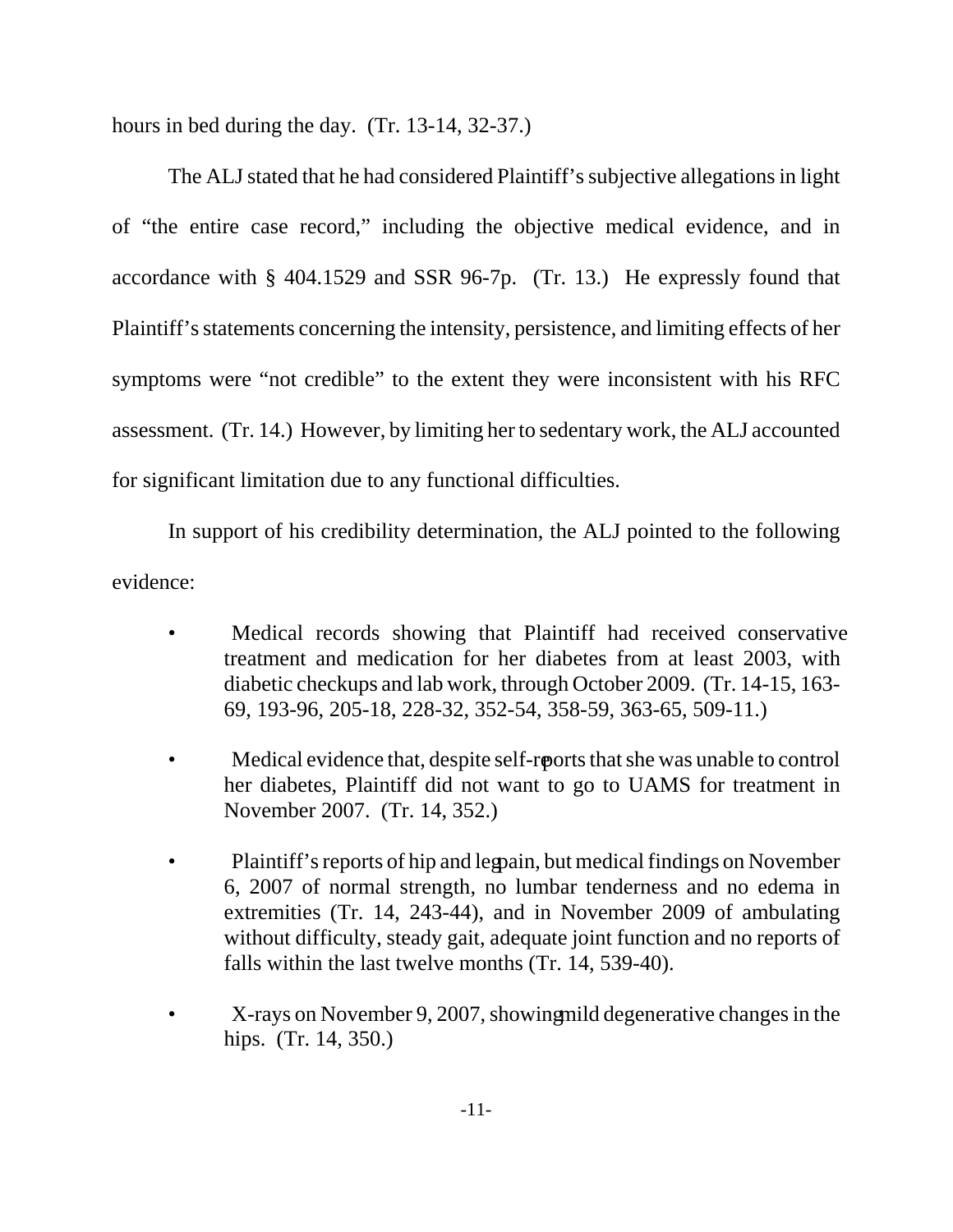- A March 1, 2007 report of a "benign" Holter monitor study showing normal sinus rhythm, occasional PACs and PVCs without sustained tachyarrhythmia, no AV block, no pauses, and no bradycardia. (Tr. 15, 176, 179-80.)
- Following a cardiac work-up, a March 5, 2007 report from Plaintiff's cardiologist that her EKG demonstrated normal sinus rhythm at a rate of 99 beats per minute, but some ECG abnormalities and non-specific ST-T wave abnormalities. (Tr. 15, 177, 181.)
- Plaintiff's decision at that time to "choose intervention with pharmacologic nature" rather than undergo electrophysiologic evaluation. (Tr. 15, 177.)
- April 2007 progress notes from her cardiologist that Plaintiff was tolerating her medication "quite well" and that much of her symptoms had abated, with no "extended" periods of SVT (supraventricular tachycardia). (Tr. 15, 170-72.)
- Plaintiff's April 2007 decision to continue with medication for her cardiac symptoms, rather than pursue ablation therapy. (Tr. 15, 171.)
- A normal transthoracic echocardiogram (ECG) in December 2009 at UAMS. (Tr. 15, 532-33.)
- Plaintiff's receiving "ongoing and continual" prescription medications indicating "conservative treatment." (Tr. 15, 490, 518)
- The state agency medical expert opinions that Plaintiff was capable of working at the medium exertional level. (Tr. 15, 375-86).

The ALJ's decision also noted Plaintiff had no problems with personal care

except for getting help out of the bathtub. She reported she was able to prepare meals

daily, do laundry (with help), shop in stores once a week, go to church on Sundays,

and visit with her children and grandchildren daily. (Tr. 12, 14, 132-36.)